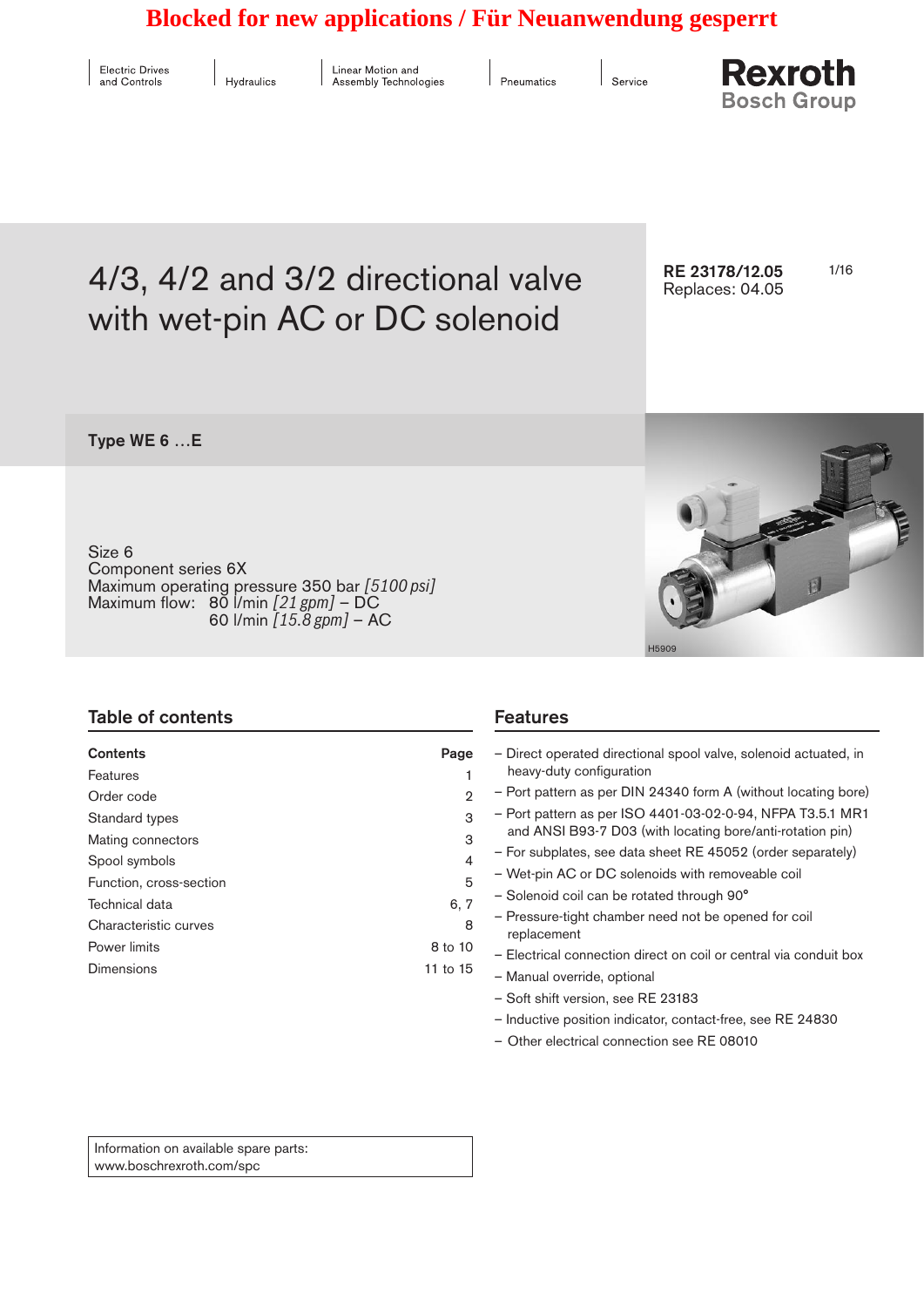#### Order code

|                                                                              | WE    | 6 |        | 6X          | E                                         |             |  |         |             |             |                     | $\star$                                                         |                                   |
|------------------------------------------------------------------------------|-------|---|--------|-------------|-------------------------------------------|-------------|--|---------|-------------|-------------|---------------------|-----------------------------------------------------------------|-----------------------------------|
| 3 main ports<br>$=$ 3                                                        |       |   |        |             |                                           |             |  |         |             |             |                     |                                                                 | Further                           |
| 4 main ports<br>$=4$                                                         |       |   |        |             |                                           |             |  |         |             |             |                     |                                                                 | details in clear text             |
| NG 6, ISO4401-3,<br>NFPA/ANSI D03 Interface                                  | $= 6$ |   |        |             |                                           |             |  |         |             |             |                     | No $code =$                                                     | Without<br>locating bore          |
| Spool symbols, e.g. C, E, EA, EB, etc;<br>for possible versions, see page 4  |       |   |        |             |                                           |             |  |         |             |             |                     | $/60^{2}$ = With locating bore<br>$/62 =$                       | <b>With locating</b>              |
| Component series 60 to 69<br>(60 to 69: unchanged installation and           |       |   | $= 6X$ |             |                                           |             |  |         |             |             |                     | bore and anti-rotation pin                                      | ISO 8752-3x8-St                   |
| connection dimensions)                                                       |       |   |        |             |                                           |             |  |         |             |             | $No code =$         |                                                                 | Seal material<br><b>NBR</b> seals |
| Spring return                                                                |       |   |        | $=$ No code |                                           |             |  |         |             | $V =$       |                     |                                                                 | <b>FKM</b> seals                  |
| Without spring return                                                        |       |   |        | $= 0$       |                                           |             |  |         |             |             |                     |                                                                 | (other seals on enquiry)          |
| Without spring return with detent                                            |       |   |        | $=$ OF      |                                           |             |  |         |             |             |                     |                                                                 | $\triangle$ Caution!              |
| Heavy-duty solenoid<br>wet-pin with removeable coil                          |       |   |        |             | $= E$                                     |             |  |         |             |             |                     | Observe compatibilty of seals<br>with the hydraulic fluid used! |                                   |
| 24 V DC                                                                      |       |   |        |             | $=$ G <sub>24</sub>                       |             |  |         |             |             |                     |                                                                 | <b>Clamping length</b>            |
| 230 V AC 50/60 Hz                                                            |       |   |        |             | $= W230$                                  |             |  |         |             | No code $=$ |                     |                                                                 | 42 mm (standard)                  |
| 120 V oder 110 V AC 50 or 60 Hz                                              |       |   |        |             | $= W110$                                  |             |  |         | $Z =$       |             |                     |                                                                 | $22 \text{ mm}$                   |
| 205 V DC                                                                     |       |   |        |             | $= W + voltage$<br>$=$ G205 <sup>1)</sup> |             |  |         | No $code =$ |             |                     |                                                                 | Without throttle insert           |
| Built-in rectifier / DC coils for 50/60 Hz AC voltage                        |       |   |        |             | $= W110R$                                 |             |  |         |             |             |                     | With throttle insert (see table)                                |                                   |
| (only available with central connection,                                     |       |   |        |             |                                           |             |  |         |             |             |                     | Throttle orifice $\varnothing$ in mm                            |                                   |
| a D connector type conduit box, see page 3)                                  |       |   |        |             |                                           |             |  | Port    |             |             | 0,8                 | 1,0                                                             | 1,2                               |
| For further ordering codes for other voltages<br>and frequencies, see page 7 |       |   |        |             |                                           |             |  | P       |             |             | $=$ B <sub>08</sub> | $= B10$                                                         | $= B12$                           |
| With concealed manual override (standard)                                    |       |   |        |             |                                           | $= N9$      |  | A       |             |             | $=$ H <sub>08</sub> | $=$ H <sub>10</sub>                                             | $=$ H <sub>12</sub>               |
| With manual override                                                         |       |   |        |             |                                           | $= N$       |  | B       |             |             | $=$ R <sub>08</sub> | $= R10$                                                         | $= R12$                           |
| Without manual override                                                      |       |   |        |             |                                           | $=$ No code |  | A and B |             |             | $= N08$             | $= N10$                                                         | $= N12$                           |
|                                                                              |       |   |        |             |                                           |             |  | Τ       |             |             | $=$ X <sub>08</sub> | $= X10$                                                         | $=$ X <sub>12</sub>               |

 $1)$  If a DC solenoid is to be conneced to AC voltage, then a rectifier must be used, suitable AC voltages are defined in the table below. When using individual coil connections, a mating connector with integrated rectifier may be used. (order separately)

- 2) Requires anti- Rotation pin as per ISO 8752-3x8-St, material number R900005694. (order separately for .../60 option)
- <sup>3)</sup> Also available with M12 connector (option ... G24... only) For order code and mating connectors, see RE 08010.
- 4) DIN mating connector, order separately, see page 3.
- 5) Mating connector, order separately, material number R900005538

#### **Ing Note!**

| AC electricity supply<br>system (permissible<br>voltage tolerance $\pm$ 10%) | Nominal voltage of the DC<br>solenoid when operated<br>with rectified AC voltage | Φ<br>Orde<br>code |
|------------------------------------------------------------------------------|----------------------------------------------------------------------------------|-------------------|
| 110 V - 50/60 Hz                                                             | 96 V                                                                             | <b>G96</b>        |
| 230 V - 50/60 Hz                                                             | 205V                                                                             | G <sub>205</sub>  |

Throttle orifice Ø in mm 0,8 1,0 1,2  $\begin{array}{|c|c|c|c|c|c|}\n\hline\n\text{P} & \text{ } & = \text{B08} & = \text{B10} & = \text{B12}\n\end{array}$ A = H08 = H10 = H12  $\begin{array}{|c|c|c|c|c|c|}\n\hline\n\text{B} & = \text{R08} & = \text{R10} & = \text{R12}\n\end{array}$ **N12**  $T$  = X08 = X10 = X12 For use when the flow is higher than performance limit of the valve. (see remark page 5) Electrical connection 3) Individual connection<br>  $\mathsf{K4}^{(4)} = \mathsf{Without}\ \mathsf{mating}\ \mathsf{connector}\ \mathsf{with}$ Without mating connector with connector as per DIN EN 175301-803 **Central connection**<br>DL = Strain relief on box, with lights (LED) Strain relief on box, with lights (LED)  $DKL<sup>5</sup>$  = Central connector on box, with lights (LED) (without mating connector) For electrical connection options see RE 08010

For standard types, see page 3!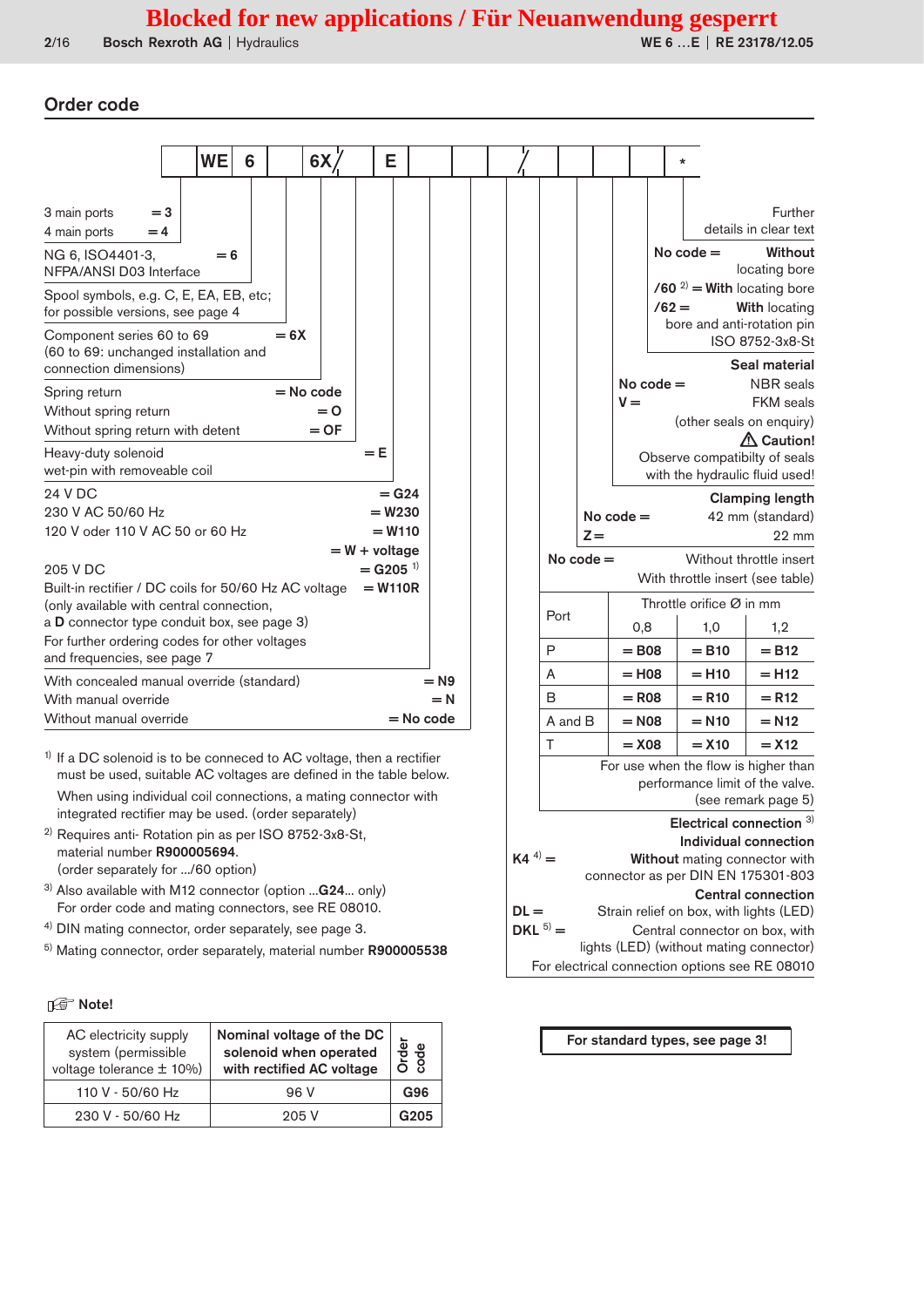# Standard types

| <b>Type</b>          | Material number |
|----------------------|-----------------|
| 4WE 6 J6X/EG12N9K4   | R900567496      |
| 3WE 6 A6X/EG24N9K4   | R900561180      |
| 3WE 6 B6X/EG24N9K4   | R900561270      |
| 4WE 6 C6X/EG24N9K4   | R900561272      |
| 4WE 6 C6X/OFEG24N9K4 | R900564107      |
| 4WE 6 D6X/EG24N9K4   | R900561274      |
| 4WF 6 D6X/0FFG24N9K4 | R900567512      |
| 4WE 6 E6X/EG24N9K4   | R900561278      |
| 4WF 6 FA6X/FG24N9K4  | R900561280      |
| 4WE 6 EB6X/EG24N9K4  | R900561281      |
| 4WE 6 G6X/EG24N9K4   | R900561282      |
| 4WE 6 H6X/EG24N9K4   | R900561286      |
| 4WE 6 HA6X/EG24N9K4  | R900549534      |
| 4WE 6 J6X/EG24N9K4   | R900561288      |
| 4WF 6 M6X/FG24N9K4   | R900577475      |
| 4WE 6 Q6X/EG24N9K4   | R900561292      |
| 4WE 6 R6X/EG24N9K4   | R900571012      |
| 4WE 6 T6X/EG24N9K4   | R900934414      |
| 4WE 6 U6X/EG24N9K4   | R900572785      |
| 4WE 6 W6X/EG24N9K4   | R900568233      |
| 4WE 6 Y6X/EG24N9K4   | R900561276      |

| Type                  | Material number |
|-----------------------|-----------------|
| 4WF 6 D6X/FW110N9K4   | R900551704      |
| 4WE 6 D6X/OFEW110N9K4 | R900552321      |
| 4WF 6 F6X/FW110N9K4   | R900558641      |
| 4WE 6 J6X/EW110N9K4   | R900551703      |
| 3WF 6 A6X/FW230N9K4   | R900915672      |
| 4WF 6 C6X/FW230N9K4   | R900913132      |
| 4WF 6 D6X/FW230N9K4   | R900909559      |
| 4WF 6 D6X/OFFW230N9K4 | R900915095      |
| 4WE 6 E6X/EW230N9K4   | R900912492      |
| 4WE 6 H6X/EW230N9K4   | R900912494      |
| 4WE 6 J6X/EW230N9K4   | R900911762      |
| 4WE 6 Y6X/EW230N9K4   | R900909415      |

For additional standard types and components please contact Product Support.

# Mating connectors (DIN EN 175301-803)

| mating connectors,    | For details<br>and additional<br>see RE 08006 |           | 順                 |                            |                                          |                          |                                                                   |  |
|-----------------------|-----------------------------------------------|-----------|-------------------|----------------------------|------------------------------------------|--------------------------|-------------------------------------------------------------------|--|
|                       |                                               |           |                   | <b>Material Numbers</b>    |                                          |                          |                                                                   |  |
| Cable<br>gland        | side<br>Valve                                 | Color     | Without circuitry | With LED lamp<br>12  240 V | With LED lamp<br>and rectifier<br>12240V | With rectifier<br>12240V | With LED lamp<br>and<br>Zener diode<br>suppressor circuit<br>24 V |  |
|                       | a                                             | grey      | R901017010        |                            |                                          |                          |                                                                   |  |
| M <sub>16</sub> x 1,5 | $\mathbf b$                                   | black     | R901017011        |                            |                                          |                          |                                                                   |  |
|                       | a/b                                           | black     |                   | R901017022                 | R901017029                               | R901017025               | R901017026                                                        |  |
|                       | a                                             | red/brown | R900004823        |                            |                                          |                          |                                                                   |  |
| $1/2$ " NPT<br>(Pg16) | b                                             | black     | R900011039        |                            |                                          |                          |                                                                   |  |
|                       | a/b                                           | black     |                   | R900057453                 | R900057455                               | R900842566               |                                                                   |  |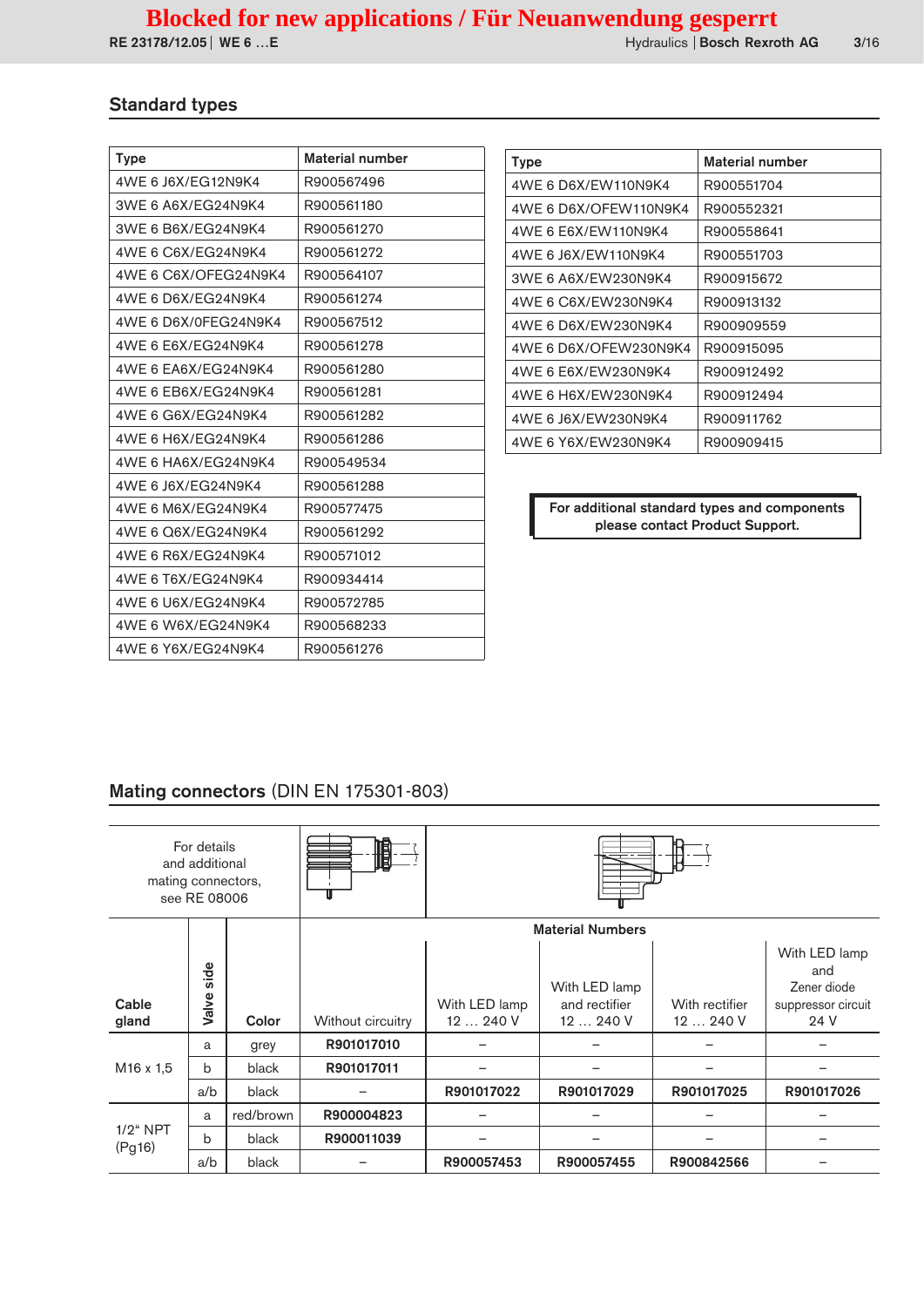**= L**

**= E 1) = E1- 2)**

**= .B**

**= F**

**= G**

**= H**

**= J**

**= M**

**= P**

**= R**

**= Q**

**= T**

**= U**

**= V**

**= W**

## Spool symbols











#### 1) Example:

Spool symbol E with coil on side a, order code ..EA..

<sup>2)</sup> Symbol E1 -:  $P - A/B$  pre-opening, Be careful with single-rod cylinders due to pressure intensification!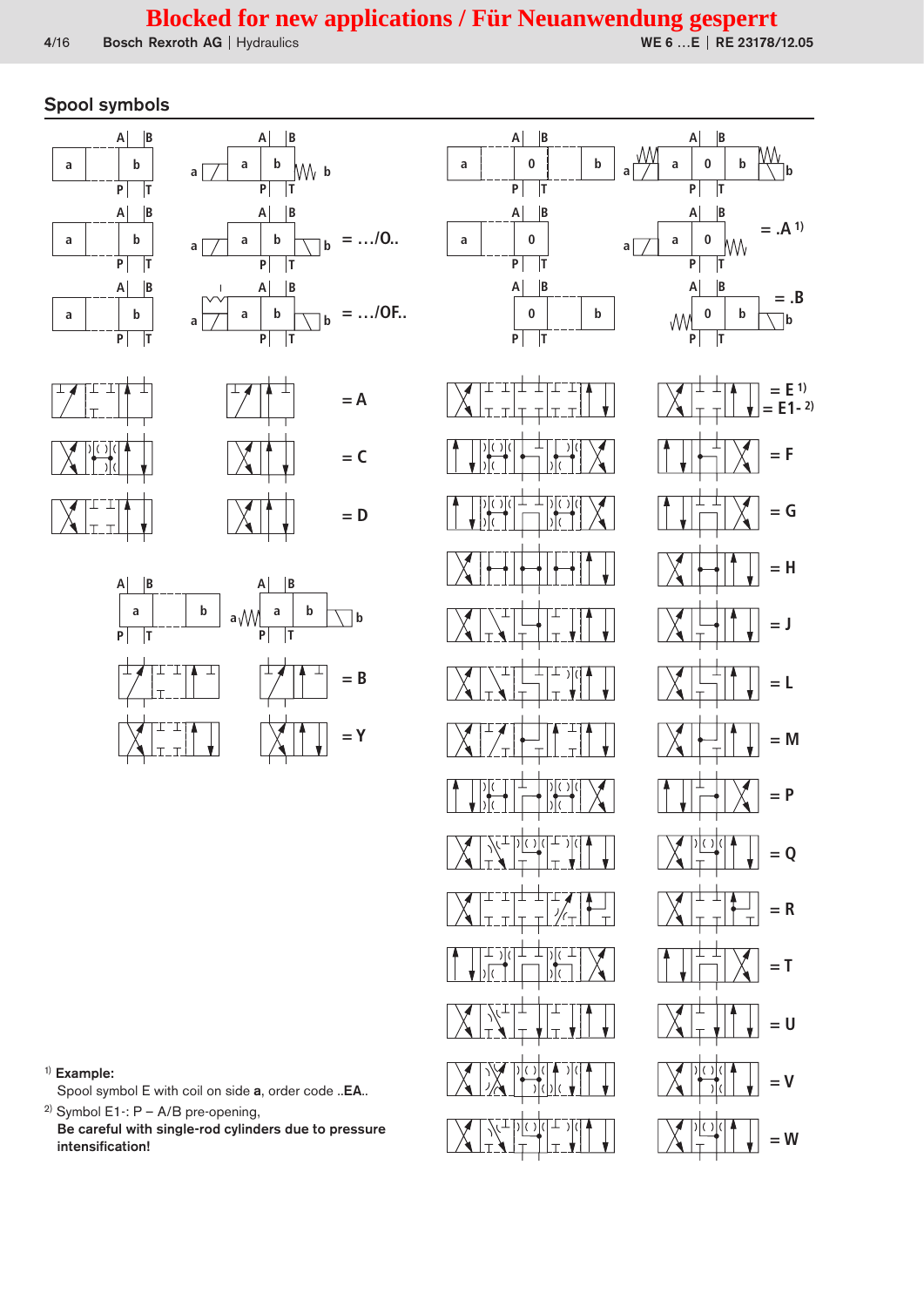RE 23178/12.05 | WE 6 ...E **http://www.fractionality.com/second-filest-activities Bosch Rexroth AG** 5/16

#### Function, cross-section

Type WE control valves are solenoid operated directional spool valves. They control the start, stop and direction of a flow.

These directional valves basically consist of a housing (1), one or two solenoids (2), a control spool (3) as well as one or two return springs (4).

In the inactive condition, the control spool (3) is held in the central or initial position by return springs (4) (except for detent spools). Control spool (3) is actuated by wet-pin solenoids (2).

The force of solenoid (2) acts via plunger (5) on control spool (3) and shifts it from it´s initial position to the required end position. This enables the required direction of flow, P to A and B to T or P to B and A to T.

After solenoid (2) is de-energized, control spool (3) is again pushed to it´s initial position by return spring (4).

Manual override (6) allows control spool (3) to be moved without energizing the solenoid.

Type .WE 6.. 6X/O... (possible only with symbols A, C and D) This version refers to two position directional spool valves consisting of two solenoids without detent. When deenergized, there is no predefined spool position.

Type .WE 6.. 6X/OF... (detent spool, possible only with symbols A, C and D)

This version refers to two position directional spool valves consisting of two solenoids and a detent. Detent holds the spool at it's most recent position, and continuous solenoid excitation is not required.

#### **Inder** Note!

Pressure peaks in a tank line connected to two or more detent type valves, can cause unintended spool movement! In this situation, it is recommended that separate return lines be used or a check valve must be installed in the tank line.



#### Throttle insert (type .WE 6..6X/…/B.. )

The use of throttle inserts is required, when, due to prevailing operating conditions, flows can occur during valve switching, that exceed the power limits of the valve. These orifices are inserted into the valve body's P-port.

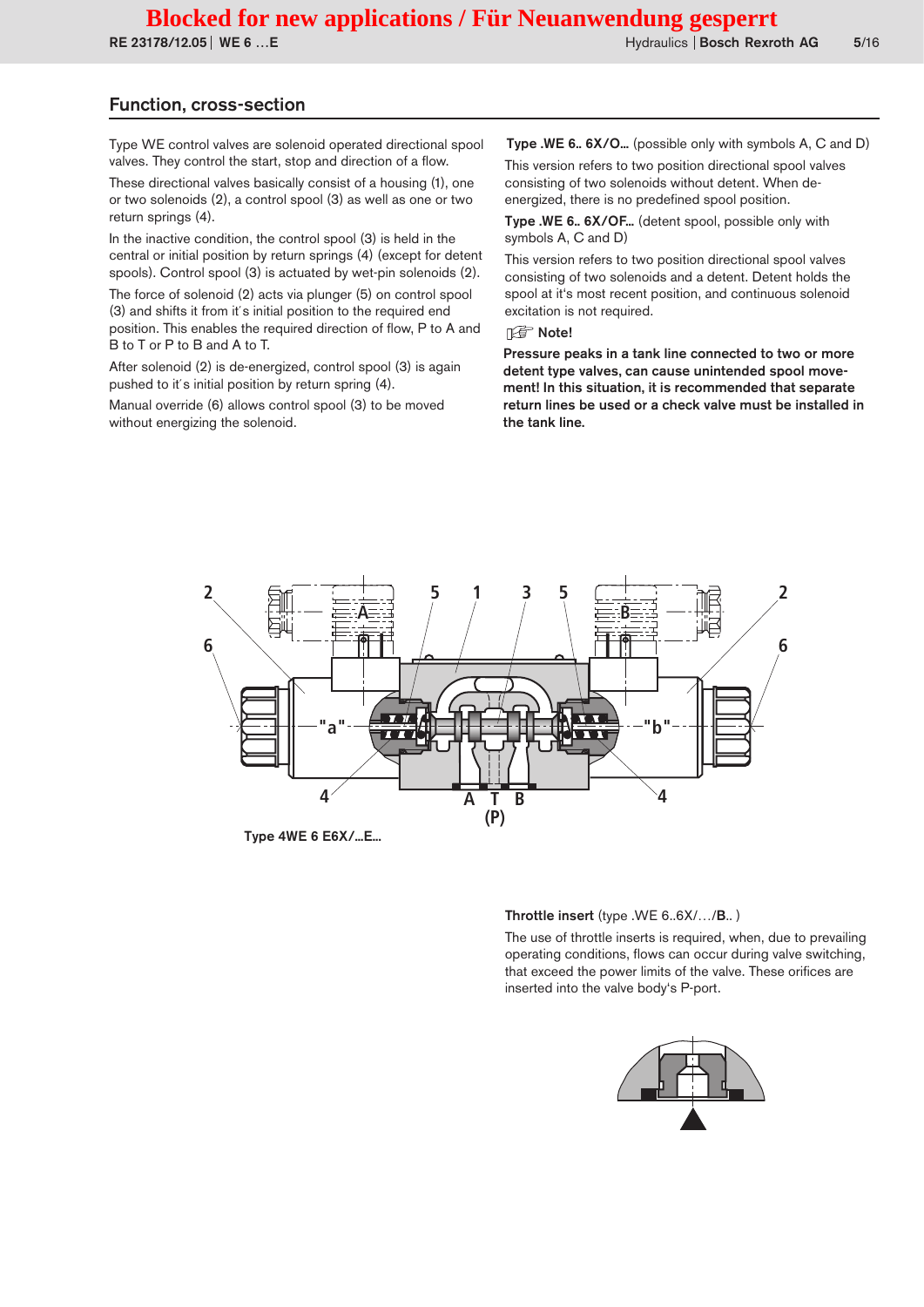## Technical data (for applications exceeding these parameters, please consult product support!)

| General                   |                            |            |                                                                                                             |
|---------------------------|----------------------------|------------|-------------------------------------------------------------------------------------------------------------|
| Weight                    | - Valve with one solenoid  |            | kg [ <i>lbs</i> ]   1.45 [3.2]                                                                              |
|                           | - Valve with two solenoids | $kg$ [lbs] | $1.95$ [4.3]                                                                                                |
| Mounting orientation      |                            |            | Unrestricted                                                                                                |
| Ambient temperature range |                            |            | °C $[°F]$ -30 to +50 $[-22 \text{ to } +122]$ (NBR seals)<br>-20 to +50 $[-4 \text{ to } +122]$ (FKM seals) |

| <b>Hydraulic</b>                                                                                       |                   |                 |                                                                                                                                                                                                                                                                                  |
|--------------------------------------------------------------------------------------------------------|-------------------|-----------------|----------------------------------------------------------------------------------------------------------------------------------------------------------------------------------------------------------------------------------------------------------------------------------|
| Maximum operating pressure                                                                             | $-$ Ports A, B, P | bar [psi]       | 350 [5100]                                                                                                                                                                                                                                                                       |
|                                                                                                        | $-$ Port T        | bar [psi]       | 210 [3050] (DC); 160 [2320] (AC)<br>For symbols A and B, port T must be used as the drain<br>port, if the operating pressure is higher than the tank<br>pressure.                                                                                                                |
| Maximum flow                                                                                           |                   | l/min [gpm]     | 80 [21] (DC); 60 [15.8] (AC)                                                                                                                                                                                                                                                     |
| Flow cross-section                                                                                     | - Spool symbol Q  | mm <sup>2</sup> | approx. 6 % of nominal cross-section                                                                                                                                                                                                                                             |
| (centered spool)                                                                                       | - Spool symbol W  | mm <sup>2</sup> | approx. 3 % of nominal cross-section                                                                                                                                                                                                                                             |
| Hydraulic fluid                                                                                        |                   |                 | Mineral oil (HL, HLP) to DIN 51524 <sup>1)</sup> ; fast bio-de-<br>gradable hydraulic fluids to VDMA 24568 (see also<br>RE 90221); HETG (rape-seed oil) <sup>1)</sup> ; HEPG (polygly-<br>cols) $^{2}$ ; HEES (synthetic esters) $^{2}$ ; other hydraulic<br>fluids upon request |
| Hydraulic fluid temperature range                                                                      |                   | °C [°F]         | $-30$ to $+80$ $[-22$ to $+176$ ] (NBR seals)<br>$-15$ to $+80$ $[-4$ to $+176]$ (FKM seals)                                                                                                                                                                                     |
| Viscosity range                                                                                        |                   | $mm2/s$ [SUS]   | 2,8 to 500 [35 to 2320]                                                                                                                                                                                                                                                          |
| Max. permissible degree of contamination of the<br>hydraulic fluid - cleanliness class to ISO 4406 (c) |                   |                 | Class 20/18/15 3)                                                                                                                                                                                                                                                                |

1) Suitable for NBR and FKM seals

<sup>2)</sup> Suitable only for FKM seals

3) The cleanliness classes specified for components must be adhered to in hydraulic systems. Effective filtration prevents malfunction and, at the same time, increases the service life of components.

For the selection of filters, see data sheets RE 50070,

RE 50076, RE 50081, RE 50086 and RE 50088.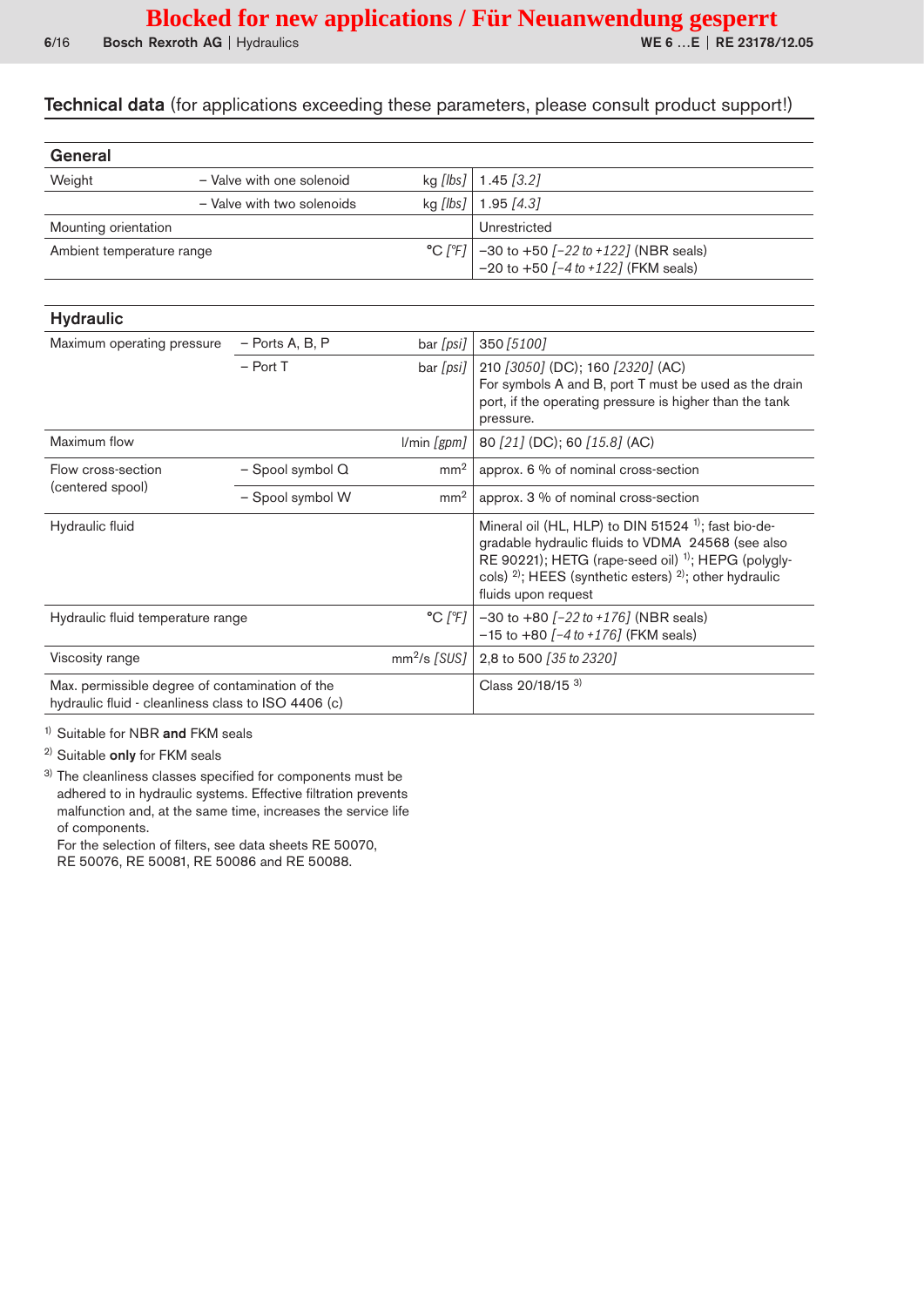| <b>Electrical</b>                                                            |            |                              |                 |             |  |
|------------------------------------------------------------------------------|------------|------------------------------|-----------------|-------------|--|
| Voltage type                                                                 |            |                              | DC              | AC 50/60 Hz |  |
| Available voltages <sup>4)</sup><br>(for AC solenoid order codes, see below) |            | V                            | 12, 24, 96, 205 | 110, 230    |  |
| Voltage tolerance (nominal voltage)                                          |            | 0/0                          | ±10             | ±10         |  |
| Power consumption                                                            |            | W                            | 30              |             |  |
| Holding current                                                              |            | <b>VA</b>                    |                 | 50          |  |
| Inrush current                                                               |            | <b>VA</b>                    |                 | 220         |  |
| Duty cycle                                                                   |            |                              | 100 %           | 100 %       |  |
| Switching time per ISO 6403                                                  | ON         | ms                           | 25 to 45        | 10 to 20    |  |
|                                                                              | <b>OFF</b> | ms                           | 10 to 25        | 15 to 40    |  |
| Maximum switching frequency                                                  |            | 1/h                          | 15000           | 7200        |  |
| Maximum coil temperature 5)                                                  |            | $^{\circ}$ C [ $^{\circ}$ F] | 150 [302]       | 180 [356]   |  |
| Type of protection to DIN EN 60529 6)                                        |            |                              | IP 65           | IP 65       |  |

4) Other voltages upon request

5) Due to the solenoid coil surface temperatures, please observe European safety standards EN563 and EN982!

6) With mating connector mounted and secured

#### **I**f<sup></sup> Note!

AC solenoids can be used only for 2 or 3 voltage/frequency relationships; e.g. solenoid type W110 for: 110 V, 50 Hz; 110 V, 60 Hz; 120 V, 60 Hz

| Order code  | Power supply                                 |
|-------------|----------------------------------------------|
| <b>W110</b> | 110 V, 50 Hz<br>110 V, 60 Hz<br>120 V, 60 Hz |
| <b>W230</b> | 230 V, 50 Hz<br>230 V, 60 Hz                 |

When connecting wires, properly connect the PE ground conductor (PE  $\frac{1}{2}$ ).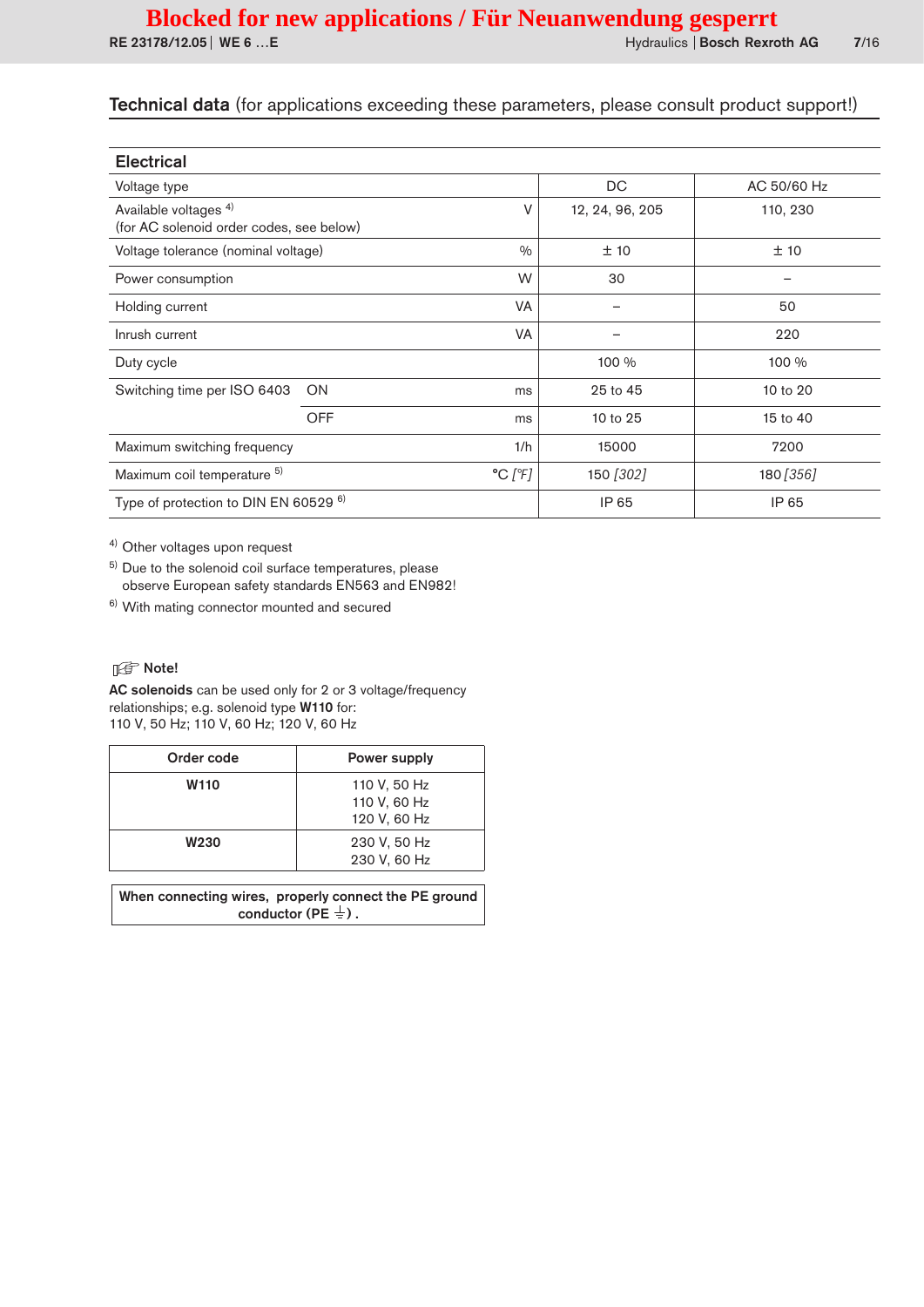# **Characteristic curves** (measured with HLP46,  $\vartheta_{\text{oil (V = 190 SUS)}} = 40 \degree \text{C} \pm 5 \degree \text{C}$  [104  $\degree \text{F} \pm 9 \degree \text{F}$ ])



# **Power limits** (measured with HLP46,  $\vartheta_{\text{oil (V = 190 SUS)}} = 40 \degree \text{C} \pm 5 \degree \text{C}$  [104 °F ± 9 °F])

#### $\triangle$  Caution!

The specified switching performance limits are valid with two directions of flow (e.g. from P to A and simultaneous return flow from B to T).

Due to the flow forces acting within the valve, the permissible switching performance limit can be significantly lower with

only one direction of flow (e.g. from P to A, with port B being blocked)!

In such cases, please consult product support!

The switching performance limit was determined with the solenoid at operating temperature, at 10 % under-voltage and without tank pre-loading.



(for other voltages, see page 10)

DC solenoid Char. curve Spool symbol  $A; B<sup>1</sup>$  $\mathbf{1}$  $\mathsf{V}$  $\overline{2}$ 3  $A; B$  $\overline{\mathbf{A}}$  $F: P$ J  $5\phantom{.0}$  $6\phantom{a}$  $G: H: T$  $\overline{7}$ A/O; A/OF; L; U 8  $C; D; Y$  $\overline{9}$ M E; E1-2); R3); C/O; C/OF  $10$ D/O; D/OF; Q; W

<sup>1)</sup> With manual override

 $^{2)}$  P – A/B pre-opening

<sup>3)</sup> Return flow from actuator to tank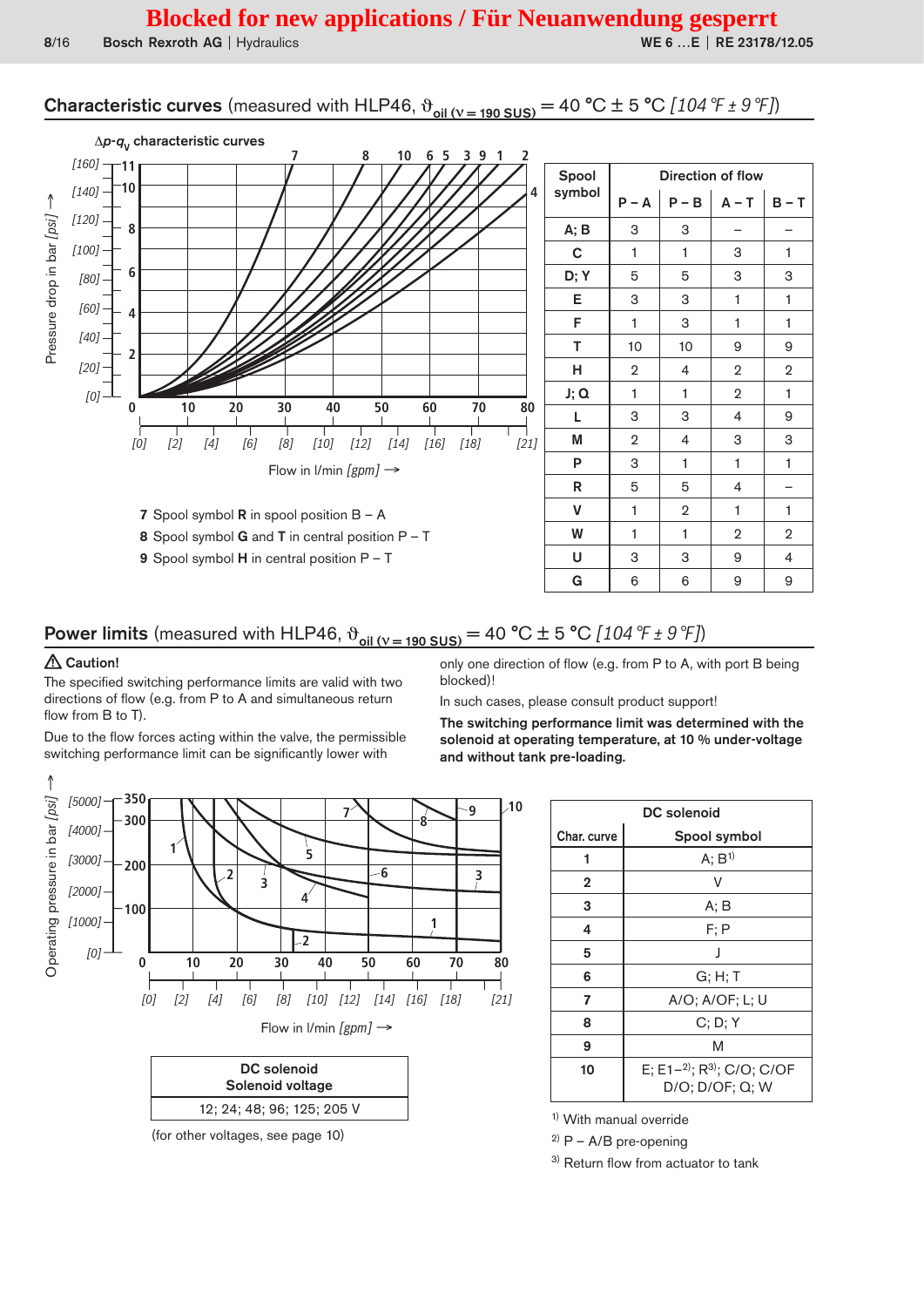**Power limits** (measured with HLP46,  $\vartheta_{\text{oil (V = 190 SUS)}} = 40 \degree C \pm 5 \degree C$  [104 °F ± 9 °F])  $-$  see page  $8$ 



| <b>AC</b> solenoid<br>Solenoid voltage |              |  |  |  |  |
|----------------------------------------|--------------|--|--|--|--|
| W <sub>110</sub>                       | 110 V; 50 Hz |  |  |  |  |
|                                        | 120 V; 60 Hz |  |  |  |  |
| W230                                   | 230 V; 50 Hz |  |  |  |  |

(other voltages upon request)

| AC solenoid - 50 Hz |                                                                                  |  |  |
|---------------------|----------------------------------------------------------------------------------|--|--|
| Char. curve         | Spool symbol                                                                     |  |  |
| 11                  | A; B <sup>1</sup>                                                                |  |  |
| 12                  | v                                                                                |  |  |
| 13                  | A: B                                                                             |  |  |
| 14                  | F: P                                                                             |  |  |
| 15                  | G: T                                                                             |  |  |
| 16                  | Н                                                                                |  |  |
| 17                  | A/O; A/OF; C/O; C/OF; D/O; D/OF;<br>E; E1-2); J; L; M; Q; R <sup>3)</sup> ; U; W |  |  |
| 18                  | C; D; Y                                                                          |  |  |

 $9/16$ 

<sup>1)</sup> With manual override

 $2)$  P - A/B pre-opening

<sup>3)</sup> Return flow from actuator to tank



| <b>AC</b> solenoid<br>Solenoid voltage |              |
|----------------------------------------|--------------|
| W <sub>110</sub>                       | 110 V; 60 Hz |
| W <sub>230</sub>                       | 230 V; 60 Hz |
|                                        |              |

(other voltages upon request)

| AC solenoid - 60 Hz |                                                         |  |
|---------------------|---------------------------------------------------------|--|
| Char. curve         | Spool symbol                                            |  |
| 19                  | A; B <sup>1</sup>                                       |  |
| 20                  | V                                                       |  |
| 21                  | A; B                                                    |  |
| 22                  | F: P                                                    |  |
| 23                  | G; T                                                    |  |
| 24                  | J; L; U                                                 |  |
| 25                  | A/O; A/OF; Q; W                                         |  |
| 26                  | C; D; Y                                                 |  |
| 27                  | н                                                       |  |
| 28                  | C/O; C/OF; D/O; D/OF; E<br>E1 $-2$ : M; R <sup>3)</sup> |  |

<sup>1)</sup> With manual override

<sup>2)</sup>  $P - A/B$  pre-opening

<sup>3)</sup> Return flow from actuator to tank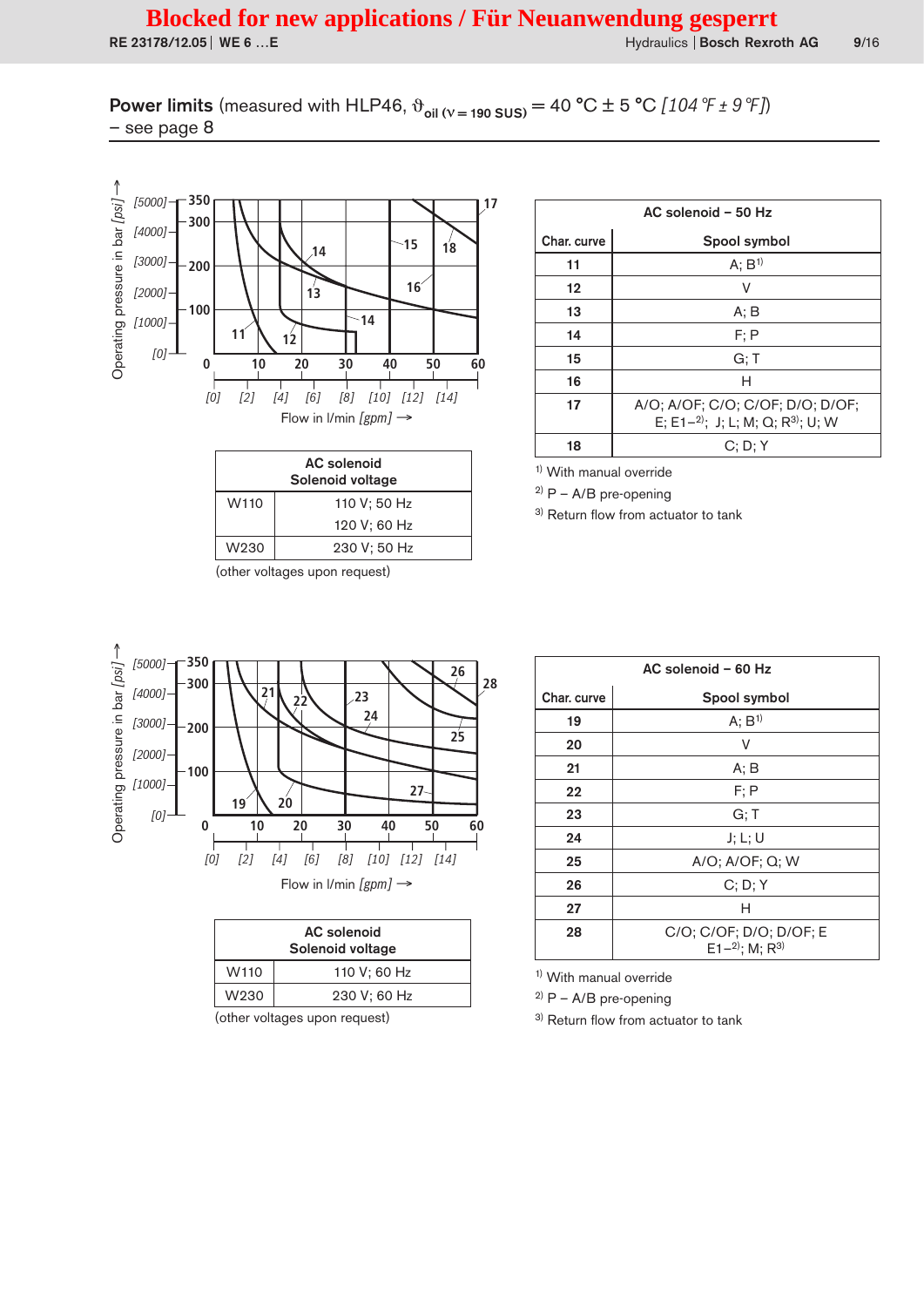**Power limits** (measured with HLP46,  $\vartheta_{\text{oil (V = 190 SUS)}} = 40 \degree C \pm 5 \degree C$  [104 °F ± 9 °F])  $-$  see page  $8$ 



| DC solenoid    |                                             |  |  |  |
|----------------|---------------------------------------------|--|--|--|
| Char. curve    | Spool symbol                                |  |  |  |
|                | A; B                                        |  |  |  |
| $\mathbf{2}$   | v                                           |  |  |  |
| 3              | F; P                                        |  |  |  |
| 4              | J; L; U                                     |  |  |  |
| 5              | G                                           |  |  |  |
| 6              | т                                           |  |  |  |
| $\overline{7}$ | н                                           |  |  |  |
| 8              | D; C                                        |  |  |  |
| 9              | M                                           |  |  |  |
| 10             | C/O; C/OF; D/O; D/OF;<br>$E$ ; E1-; R, Q; W |  |  |  |
| 11             | A/O: A/OF                                   |  |  |  |



| DC solenoid      |  |
|------------------|--|
| Solenoid voltage |  |
| 42; 80; 220 V    |  |

| <b>DC</b> solenoid |                                          |  |
|--------------------|------------------------------------------|--|
| Char. curve        | Spool symbol                             |  |
| 1                  | A; B                                     |  |
| $\mathbf 2$        | v                                        |  |
| 3                  | $F$ : P                                  |  |
| 4                  | J; L; U                                  |  |
| 5                  | $A/O$ ; $A/OF$                           |  |
| 6                  | Е                                        |  |
| 7                  | Τ                                        |  |
| 8                  | G                                        |  |
| 9                  | Н                                        |  |
| 10                 | D; C                                     |  |
| 11                 | M                                        |  |
| 12                 | C/O; C/OF; D/O; D/OF;<br>$E1 -; R, Q; W$ |  |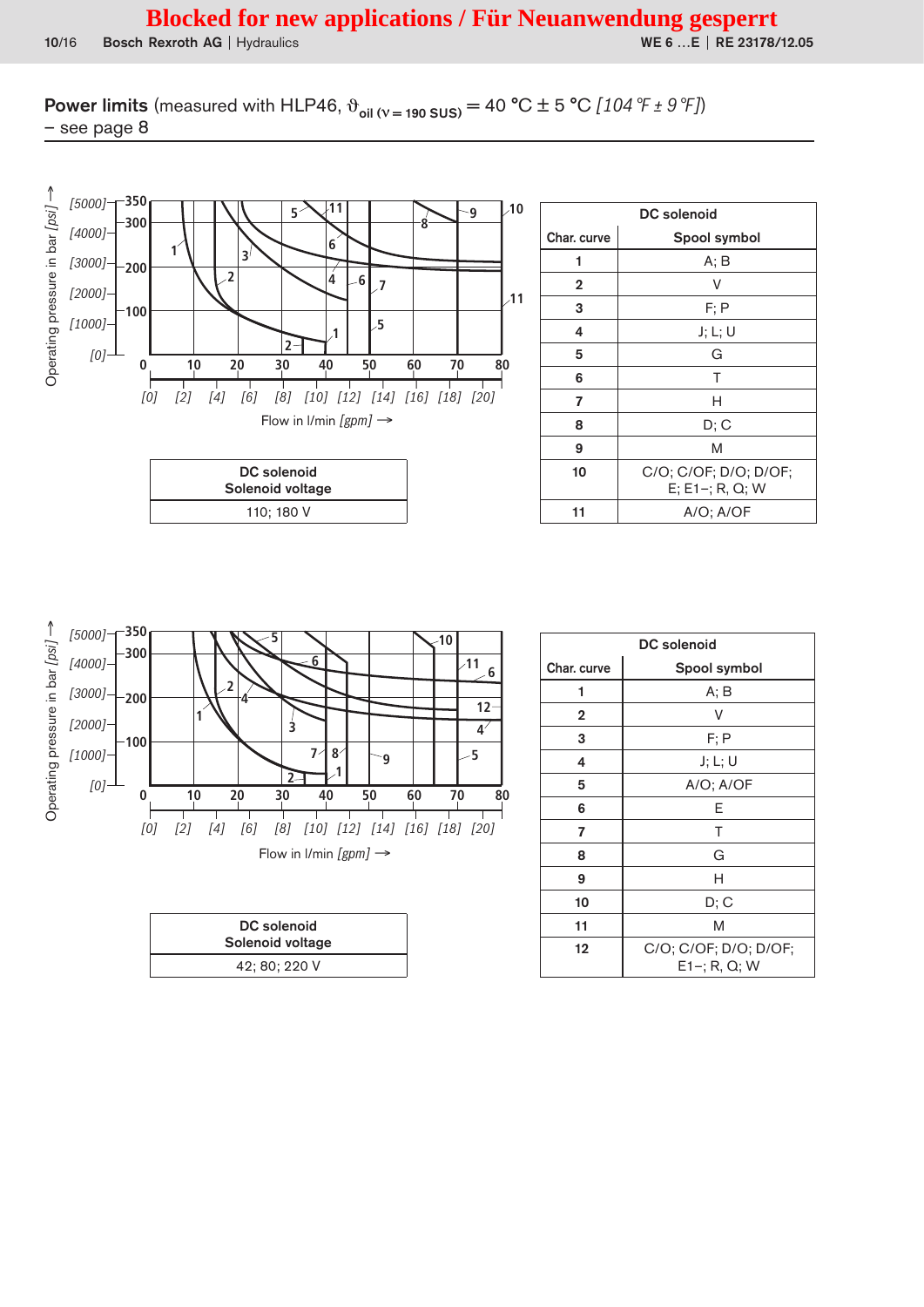Hydraulics | Bosch Rexroth AG  $11/16$ 

## Dimensions: Valve with DC solenoid - individual coil connection (nominal dimensions in mm [inch])



 $0,01/100$ mm Rzmax 4

Required surface quality of the valve mounting face

- 1.1 Solenoid a (ANSI coil designation see RE 08010)
- 1.2 Solenoid b (ANSI coil designation see RE 08010)
- 2 Dimension for solenoid with concealed manual override N9 (standard) - the manual override can only be operated at tank pressures up to approx. 50 bar [725 psi]. Use tool R900024923 to prevent damage to override!
- 3 Dimension for solenoid with manual override N
- 4 Dimension for solenoid without manual override
- 5 DIN mating connector without circuitry (order separately, see page 3 and RE 08006)
- 6 DIN mating connector with circuitry order separately, see page 3 and RE 08006)
- Nameplate 9
- 10 Identical seal rings for ports A, B, P, T
- 11 Screw plug for valves with one solenoid
- 12 Space required to remove mating connector
- Space required to remove coil 13
- 14 Hand nut, tightening torque  $M_T = 4$  Nm [2.95 ft-lbs]
- 15 Port pattern as per DIN 24340 form A (without locating bore), or ISO 4401-03-02-0-94, NFPA T3.5.1 MR1 and ANSI B93-7 D03 interface (with locating bore for anti-rotation pin ISO 8752-3x8-St, material number R900005694, order separately for .../60 option)
- 16 Alternative clamping length (Z): 22 mm [0.87 inch]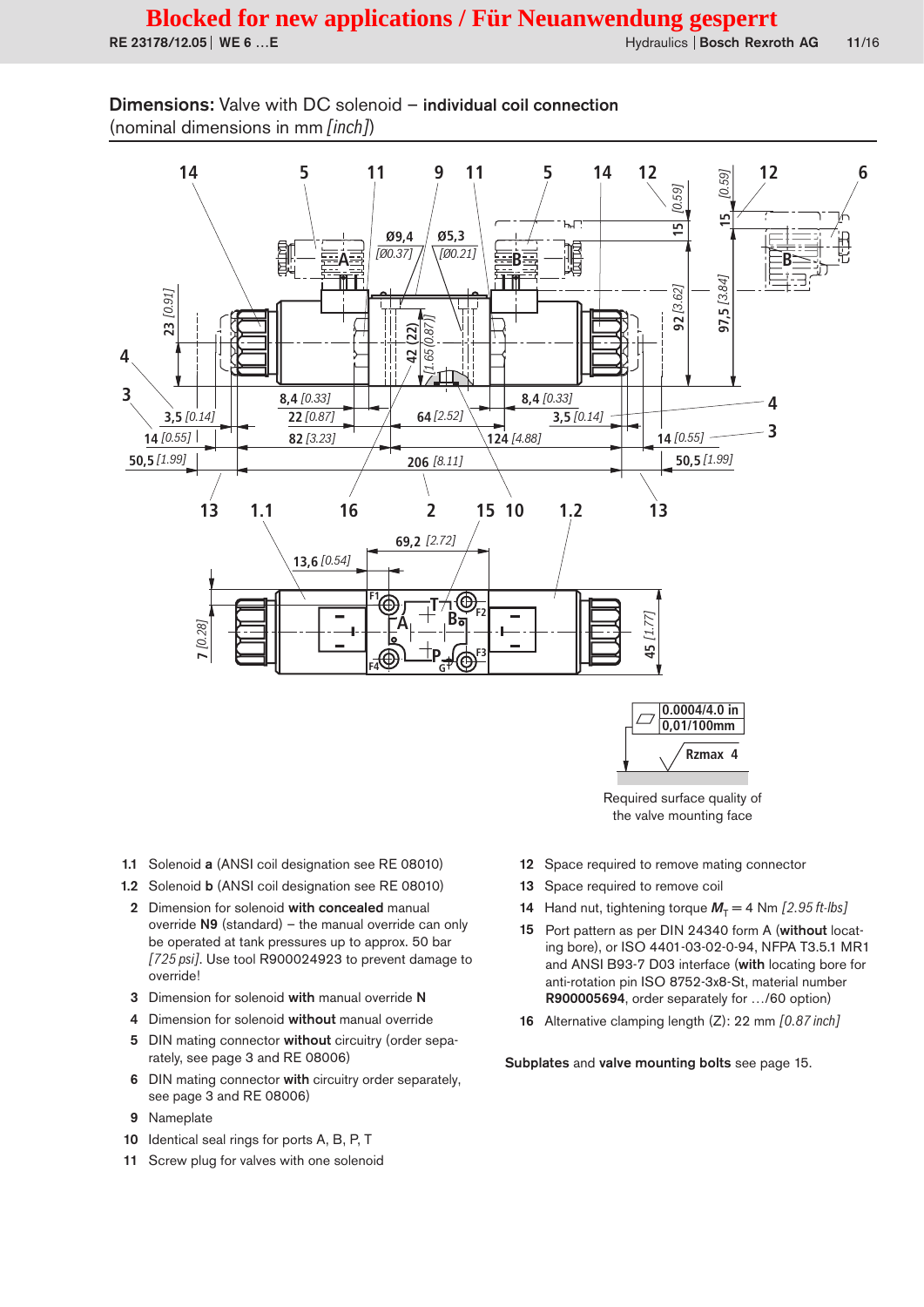**Dimensions:** Valve with DC solenoid – central coil connection (nominal dimensions in mm [inch])



- 1.1 Solenoid a (ANSI coil designation see RE 08010)
- 1.2 Solenoid b (ANSI coil designation see RE 08010)
- 2 Dimension for solenoid with concealed manual override  $N9$  (standard) – the manual override can only be operated at tank pressures up to approx. 50 bar [725 psi]. Use tool R900024923 to prevent damage to override!
- 3 Dimension for solenoid with manual override N
- 4 Dimension for solenoid without manual override
- 7 Cable gland Pg 16 [1/2" NPT] D or DL
- Angled mating connector (color: red, order separately, 8 Material number R900005538)
- $9$ Nameplate
- Identical seal rings for ports A, B, P, T  $10$
- Screw plug for valves with one solenoid  $11$
- Space required to remove mating connector  $12$
- Space required to remove coil  $13$
- 14 Hand nut, tightening torque  $M<sub>r</sub> = 4$  Nm [2.95 ft-lbs]
- 15 Port pattern as per DIN 24340 Form A (without locating bore), or ISO 4401-03-02-0-94, NFPA T3.5.1 MR1 and ANSI B93-7 D03 interface (with locating bore for anti-rotation pin ISO 8752-3x8-St, material number R900005694, order separately for .../60 option)
- 16 Alternative clamping length (Z): 22 mm [0.87 inch]

#### **Conduit D box:**

#### Terminal assignment for central connection

- 1 solenoid: Solenoid always to screw terminals 1 and 2, Ground to screw terminal  $\left(\frac{\Gamma}{\epsilon}\right)$  PE
- 2 solenoids: Solenoid on a side to screw terminals 1 and 2, Solenoid on b side to screw terminals 3 and 4, Ground to screw terminal  $(1)$  PE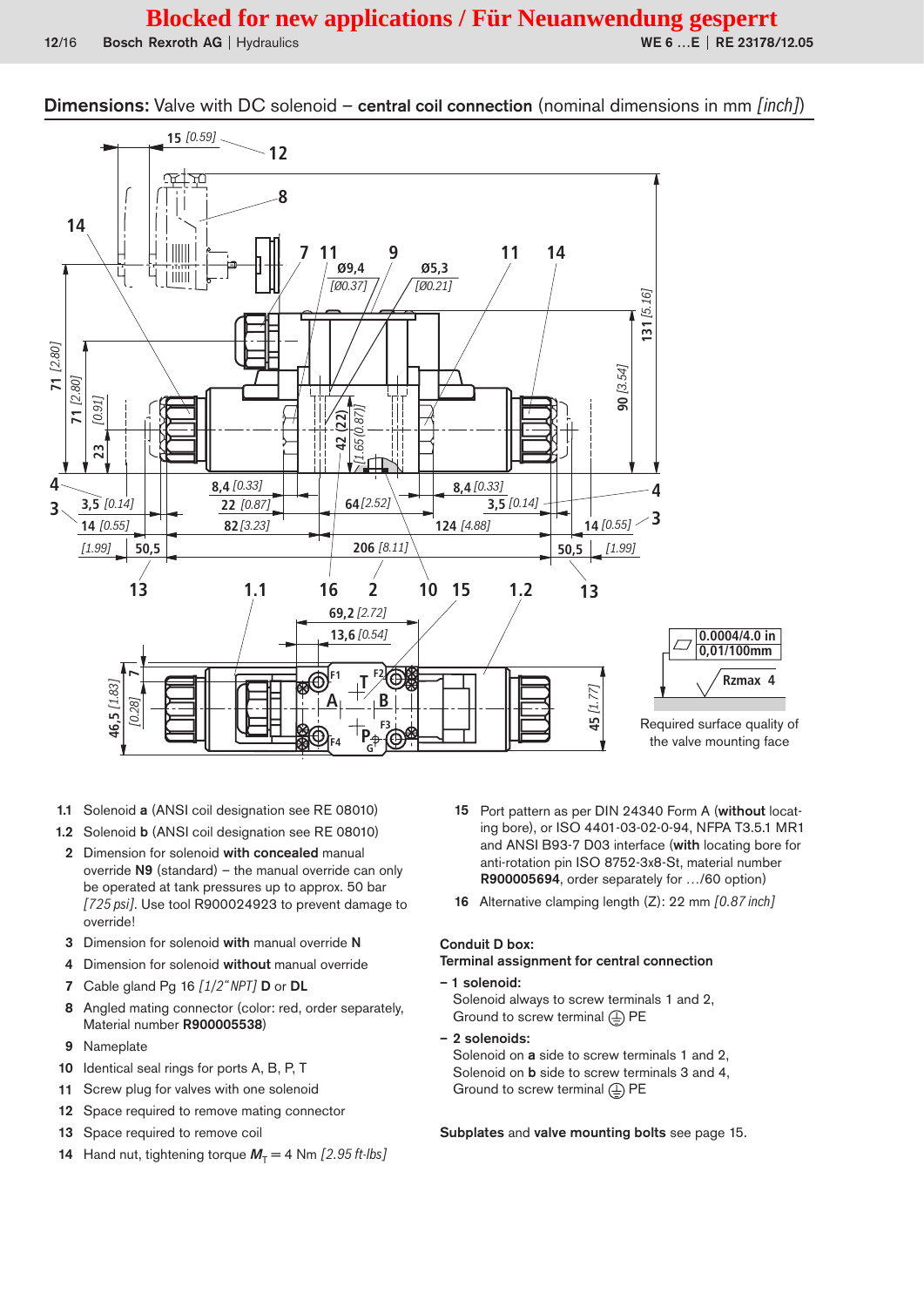Dimensions: Valve with AC solenoid - individual coil connection (nominal dimensions in mm [inch])

RE 23178/12.05 | WE 6 ... E





Required surface quality of the valve mounting face

- 1.1 Solenoid a (ANSI coil designation see RE 08010)
- 1.2 Solenoid b (ANSI coil designation see RE 08010)
- 2 Dimension for solenoid with concealed manual override N9 (standard) - the manual override can only be operated at tank pressures up to approx. 50 bar [725 psi]. Use tool R900024923 to prevent damage to override!
- 3 Dimension for solenoid with manual override N
- 4 Dimension for solenoid without manual override
- 5 DIN mating connector without circuitry (order separately, see page 3 and RE 08006)
- 6 DIN mating connector with circuitry order separately, see page 3 and RE 08006)
- 9 Nameplate
- 10 Identical seal rings for ports A, B, P, T
- Screw plug for valves with one solenoid  $11$
- 12 Space required to remove mating connector
- Space required to remove coil  $13$
- Hand nut, tightening torque  $M<sub>r</sub> = 4$  Nm [2.95 ft-lbs]  $14$
- Port pattern as per DIN 24340 form A (without locat-15 ing bore), or ISO 4401-03-02-0-94, NFPA T3.5.1 MR1 and ANSI B93-7 D03 interface (with locating bore for anti-rotation pin ISO 8752-3x8-St, material number R900005694, order separately for .../60 option)
- 16 Alternative clamping length (Z): 22 mm [0.87 inch]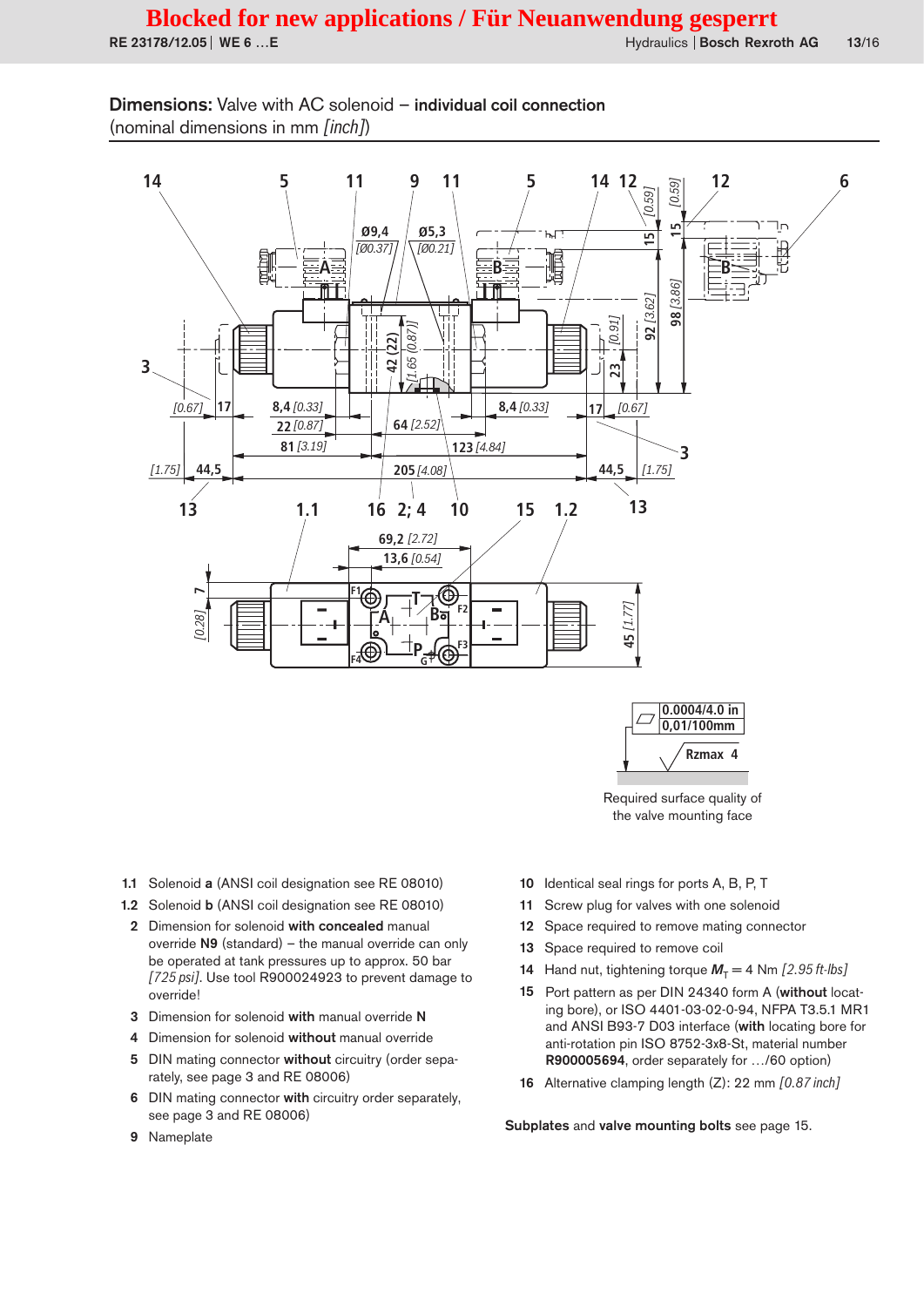WE 6 ... E | RE 23178/12.05

## **Dimensions:** Valve with AC solenoid - central coil connection (nominal dimensions in mm [inch])



- 1.1 Solenoid a (ANSI coil designation see RE 08010)
- 1.2 Solenoid b (ANSI coil designation see RE 08010)
- 2 Dimension for solenoid with concealed manual override N9 (standard) - the manual override can only be operated at tank pressures up to approx. 50 bar [725 psi]. Use tool R900024923 to prevent damage to override
- 3 Dimension for solenoid with manual override N
- 4 Dimension for solenoid without manual override
- 7 Cable gland Pg 16  $[1/2$ " NPT $]$  D or DL
- Angled mating connector (color: red, order separately, 8 Material number R900005538)
- 9 Nameplate
- Identical seal rings for ports A, B, P, T  $10$
- $11$ Screw plug for valves with one solenoid
- 12 Space required to remove mating connector
- 13 Space required to remove coil
- 14 Hand nut, tightening torque  $M_T = 4$  Nm [2.95 ft-lbs]
- 15 Port pattern as per DIN 24340 Form A (without locating bore), or ISO 4401-03-02-0-94, NFPA T3.5.1 MR1 and ANSI B93-7 D03 interface (with locating bore for anti-rotation pin ISO 8752-3x8-St, material number R900005694, order separately for .../60 option)
- 16 Alternative clamping length (Z): 22 mm [0.87 inch]

# **Conduit D box:**

Terminal assignment for central connection

- 1 solenoid: Solenoid always to screw terminals 1 and 2, Ground to screw terminal  $(1)$  PE
- 2 solenoids: Solenoid on a side to screw terminals 1 and 2. Solenoid on b side to screw terminals 3 and 4, Ground to screw terminal  $\textcircled{\tiny{\perp}}$  PE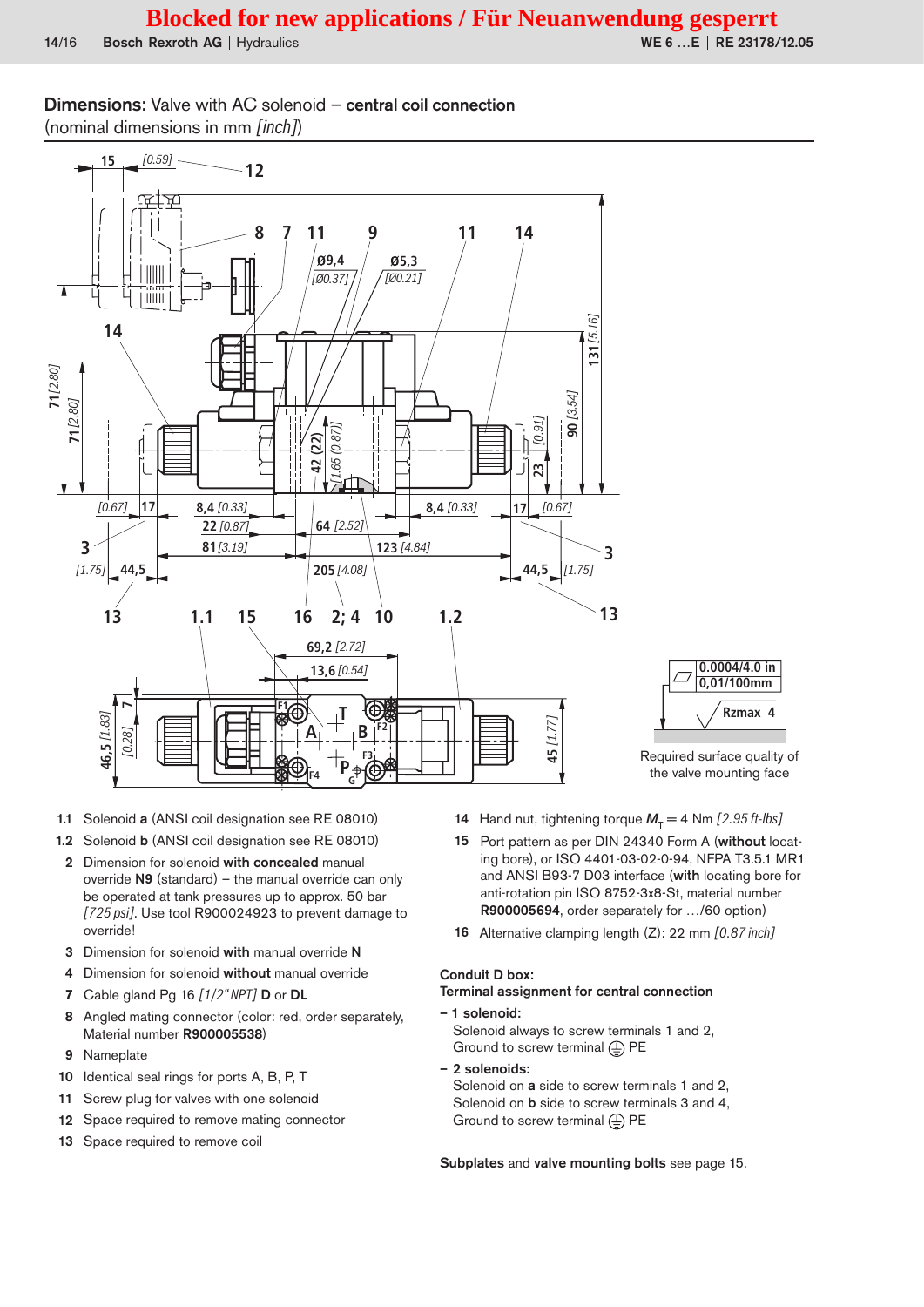RE 23178/12.05 | WE 6 ...E **No. 2018** | Hydraulics | Bosch Rexroth AG 15/16

#### **Dimensions**

or

Subplates to data sheet RE 45052 (order separately)

| - without locating bore | G 341/01 (G1/4)   |
|-------------------------|-------------------|
|                         | G 342/01 (G3/8)   |
|                         | G 502/01 (G1/2)   |
| - with locating bore    | G 341/60 (G1/4)   |
|                         | G 342/60 (G3/8)   |
|                         | G 502/60 (G1/2)   |
|                         | G 341/12 (SAE-6)  |
|                         | G 342/12 (SAE-8)  |
|                         | G 502/12 (SAE-10) |
|                         |                   |

Valve mounting bolts (order separately)

4 socket head cap screws (SHCS)

(friction coefficient  $\mu_{\text{total}} = 0.12$  to 0.17); tightening torque  $\vec{M}_T = 8.1$  Nm  $[6 \text{ ft-lbs}] \pm 10\%$ 

ISO 4762 - M5 x 30 - 10.9

– Clamping length 42 mm: 4 socket head cap screws (SHCS) ISO 4762 - M5 x 50 - 10.9-flZn-240h-L or 10-24 UNC x 2" (friction coefficient  $\mu_{\text{total}} = 0.09$  to 0.14); tightening torque  $\vec{M}_T = 7$  Nm  $[5.2$  ft-lbs]  $\pm$  10%, • material number metric R913000064 • material number UNC R978800693 or 4 socket head cap srews (SHCS) ISO 4762 - M5 x 50 - 10.9 (friction coefficient  $\mu_{\text{total}} = 0.12$  to 0.17); tightening torque  $\vec{M}_T = 8.1$  Nm  $[6 \text{ ft-lbs}] \pm 10\%$ , – Clamping length 22 mm: 4 socket head cap screws (SHCS) ISO 4762 - M5 x 30 - 10.9-flZn-240h-L or 10-24 UNC x 1 1/4" (friction coefficient  $\mu_{\text{total}} = 0.09$  to 0.14); tightening torque  $\mathbf{M}_T = 7$  Nm  $[5.2$  ft-lbs]  $\pm$  10%, • material number metric R913000316 • material number UNC R978802879